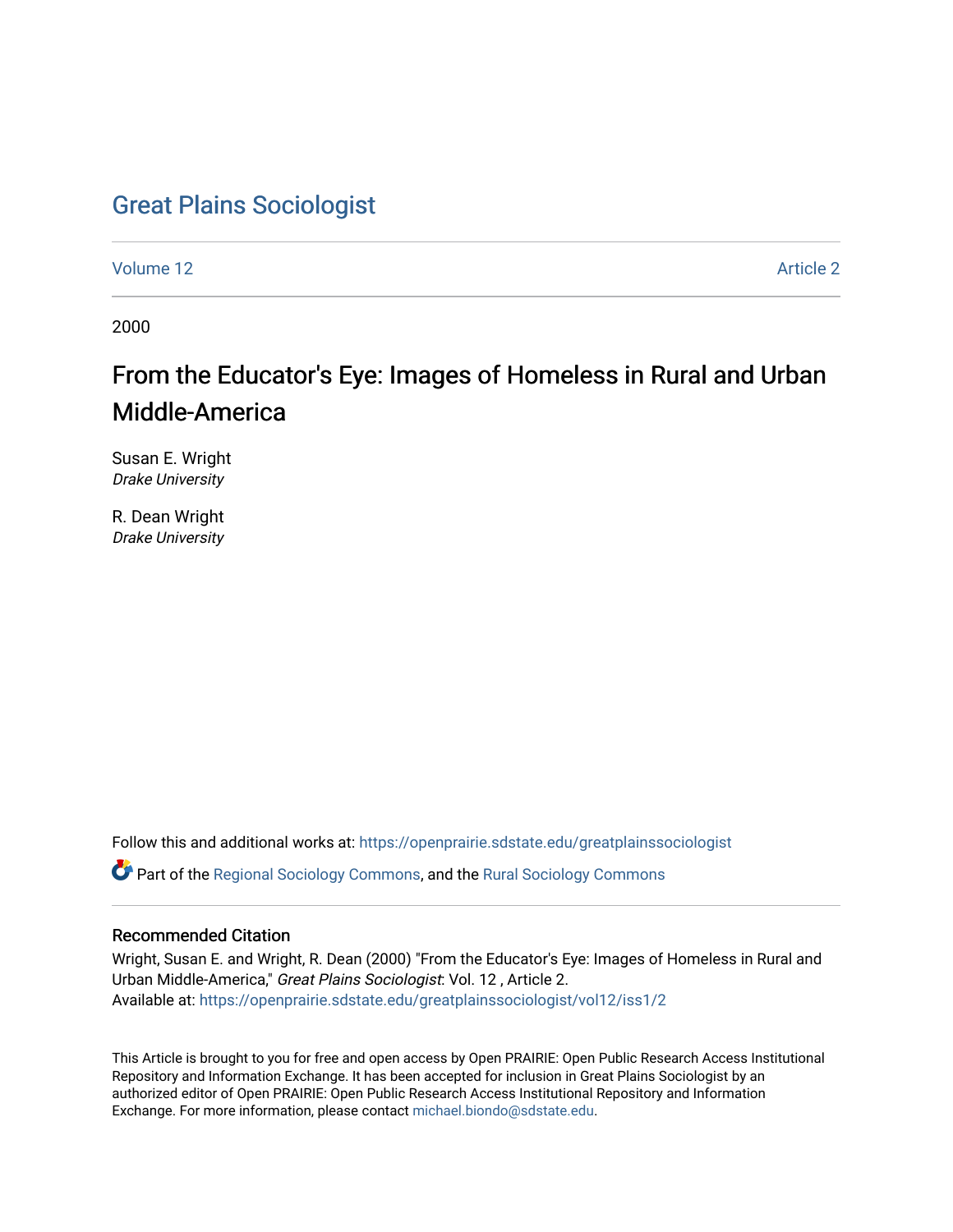Wright and Wright: From the Educator's Eve: Images of Homeless in Rural and Urban Mi

The Great Plains Sociologist

Volume 12 Number 1, 2000

# From the Educator's Eye: Images of Homeless in **Rural and Urban Middle-America**

Susan E. Wright, Drake University R. Dean Wright, Drake University

# **A** hstract

Poverty and homelessness are popularly conceptualized as urban phenomena. This tendency is reinforced by media and lack of academic research and persists despite increasing evidence that poverty and homelessness are as prevalent in rural as in urban areas. This paper compares data collected from educators in several rural and urban counties in Iowa. It looks at actual levels of poverty and reported homelessness, and compares the perceptions of the severity and causes of homelessness as reported by rural and urban educators. It concludes that the difficulties faced by poor people in rural areas are compounded by the tendency of small town and rural residents to accept popular conceptions of homelessness and to view poverty and homelessness as resulting from individual failings rather than from societal and community level problems

# **Homelessness In Rural America**

Poverty and homelessness pose serious problems for rural areas and small towns of the United States. Those who have looked carefully at the countryside have found an abundance of

 $\mathbf{1}$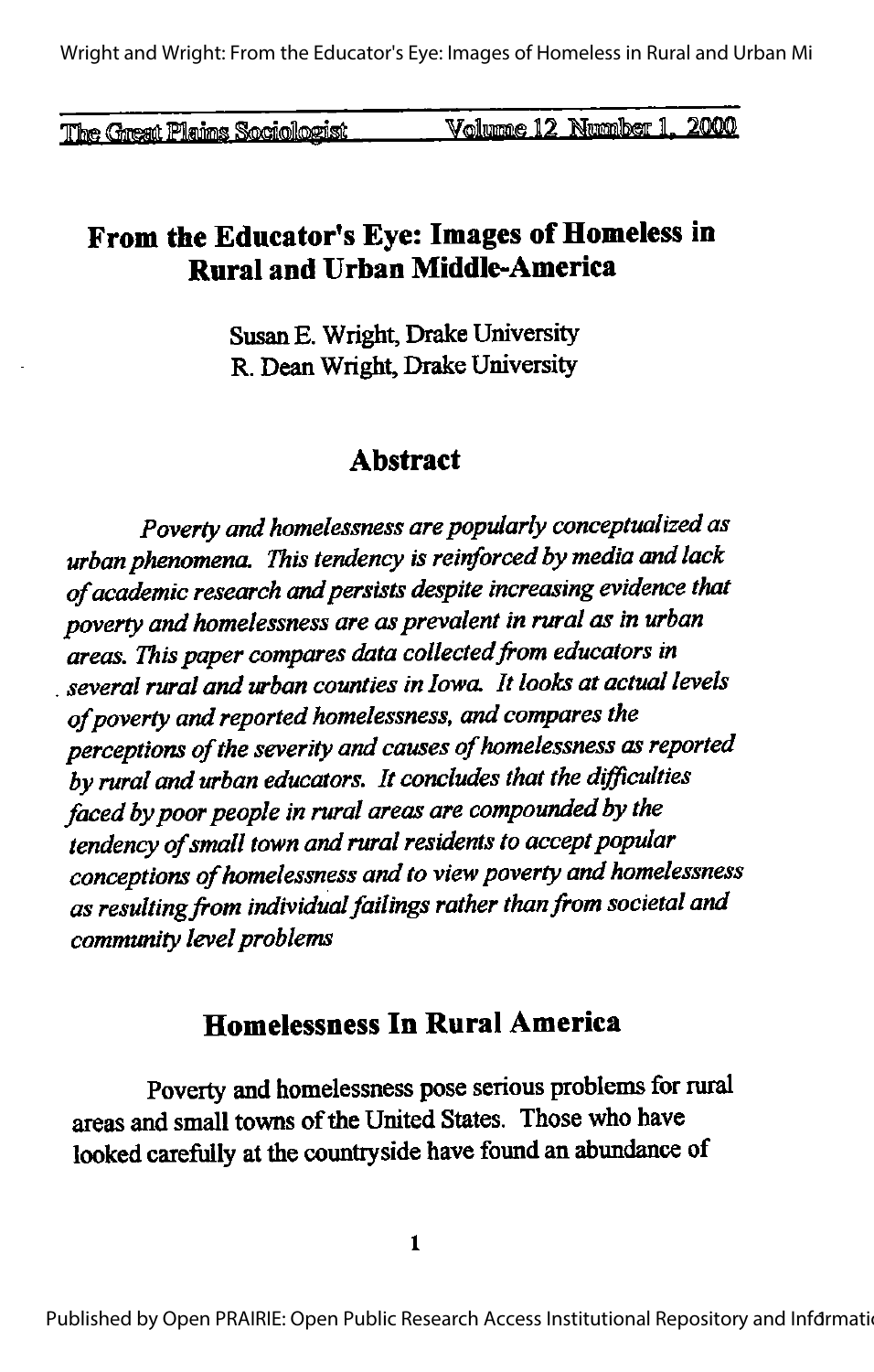| The Great Plains Sociologist | Number<br>12<br>olumne<br><b>II.</b> | 2000 |
|------------------------------|--------------------------------------|------|

homelessness in rural America. In 1989 the Housing Assistance Council\* estimated that up to 20 percent of the nations population living in rural America also lived in poverty. This twenty percent approximates the level of poverty found in American inner cities (Fitchen 1991).

Vissing (1996:9) points out that the existence and seriousness of rural homelessness has been noted by many respected organizations throughout the years (Coalition for the Homeless 1987; National Coalition for the Homeless 1989; Children's Defense Fund Mihaly 1991; and Housing Assistance Council 1990, 1992). Barak (1991:36) reported that "During the 1980s, a growing number of rural folks joined the ranks of the nation's homeless. Although nobody has ever attempted seriously to count the rural homeless, estimates are that the rural areas comprise about 10 to 20 percent of the total homeless populations." In 1997 the U.S. Bureau of the Census reported that the non-metropolitan poverty rate was higher than the rate inside metropolitan areas and higher than the national poverty rate (U.S. Bureau of the Census 1997). Keep in mind that homelessness among Native Americans and migrant workers, two of the nations' most impoverished populations, is a rural phenomenon (National Coalition for the Homeless 1997). Researchers now estimate that as much as a third of all homeless Americans live in small towns, and that children comprise an increasing proportion of that population (Vissing 1996:9).

Footnote<sup>\*</sup> Direct correspondence to Susan E. Wright, Sociology, Drake University, Des Moines, IA 50311. This research was supported by a grant from the State of Iowa, Department of Education.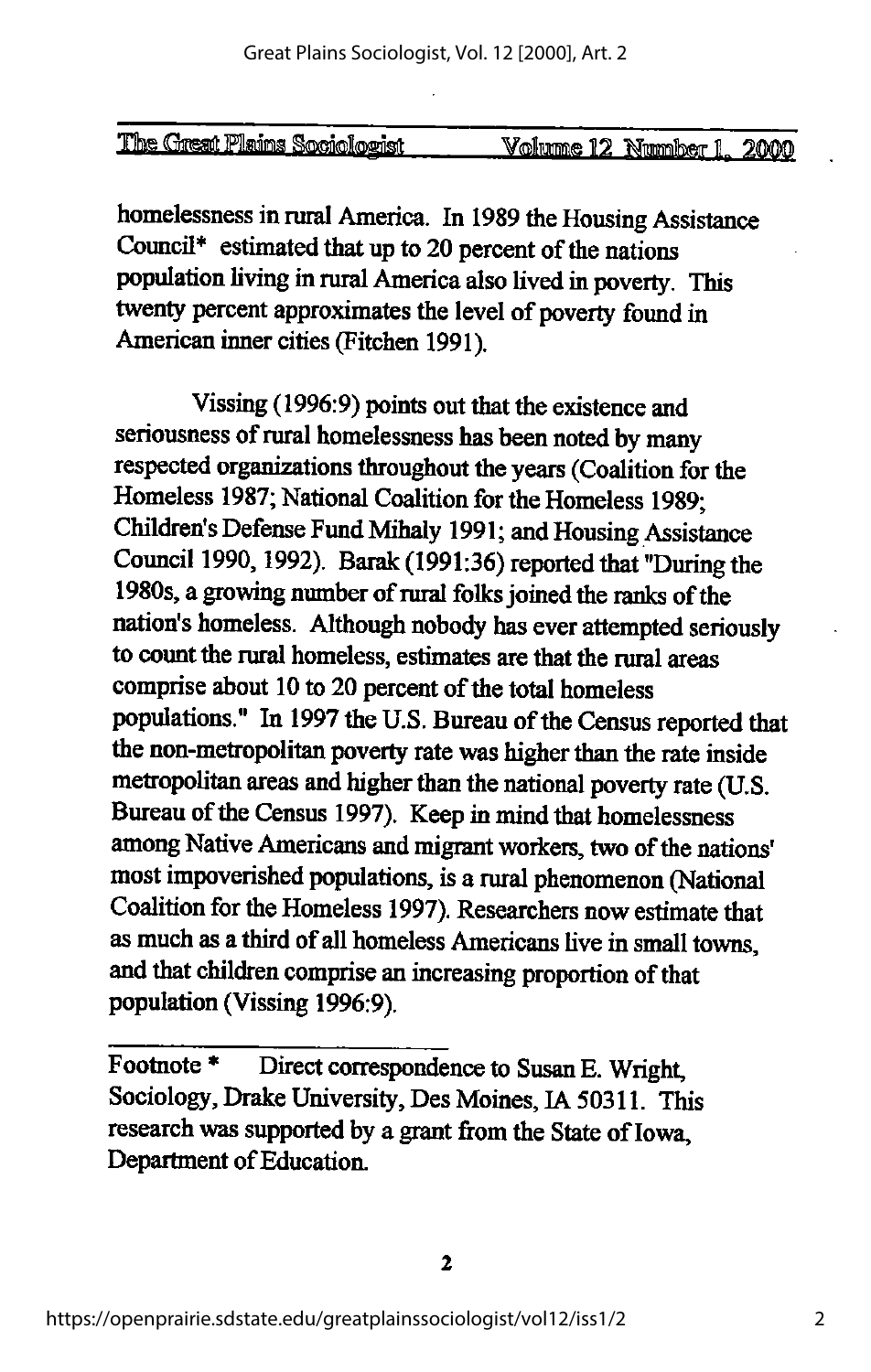Wright and Wright: From the Educator's Eye: Images of Homeless in Rural and Urban Mi

| The Great Plains Sociologist | Volume 12 Number 1, 2000 |
|------------------------------|--------------------------|
|                              |                          |

Further, as a result of increasing income disparities between rural and urban areas, rural poor are the most disadvantaged Americans (Baranick 1990).

By comparison to urban, rural poverty and homelessness are more likely to have been caused by systemic economic difficulties and less likely to be products of personal failings (Rogers and Weiher 1989). While rising family instability, depression, suicide, teen pregnancy, alcohol and drug abuse have been documented in rural areas (Helge 1992), a higher percentage of rural homelessness is attributable to economic reasons. Over 60 percent of the rural respondents to a 1990 Ohio study cited unemployment, eviction, cessation of government benefits or disaster as the primary reason for their homelessness. Family conflict and dissolution were cited by about 30 percent, while individual problems such as alcohol and drug abuse, were noted by only five percent as a cause of their homelessness (First, Rife and Toomey 1994).

A higher percentage of the rural poor have jobs, but due to low wages in the marketplace, even when working full-time, yearround, the residents of rural ghettos are far more likely than urban workers to remain trapped in poverty, due to lowwages (Davidson 1990).

The 1980s farm crisis rippled throughout rural commumties causing farm debt and foreclosures, small town business failures and displacement of entire families to larger commercial centers, increased unemployment and underemployment, lower salaries, rising cost of living, program cutbacks, and a shortage of adequate local housing (Fitchen 1992). Welfare access and the range of social services is more limited in rural areas, and thus is less effectively used to stave off homelessness. With the farm crisis, these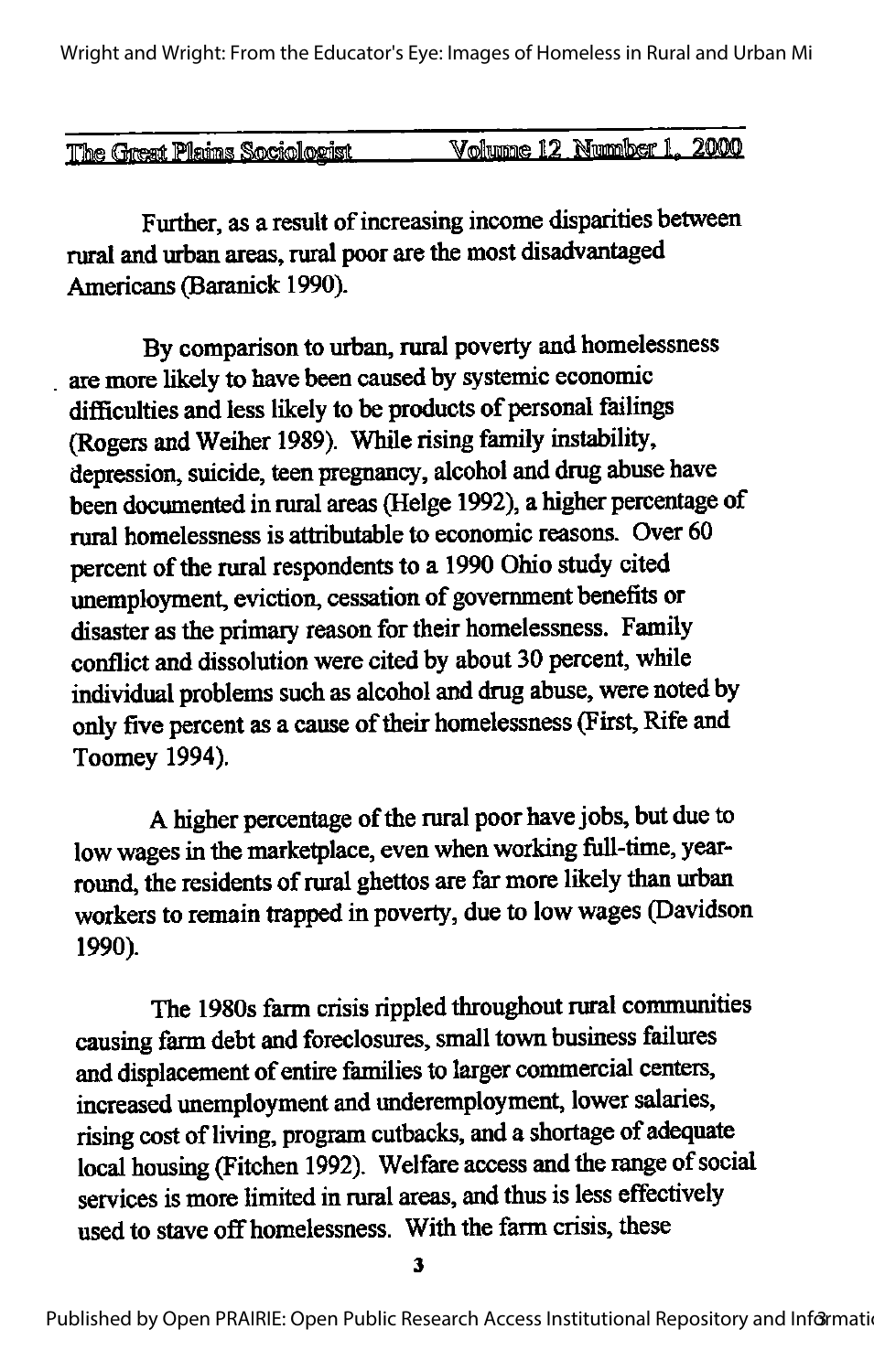| The Great Plains Sociologist | Volume 12.<br>Number 1.<br>2000 |
|------------------------------|---------------------------------|

problems began to occur on a scale that overwhelmed the traditional local support network of friends and family, resulting in increasing rural homelessness (Blau 1992).

### Rural Homeless- Unseen and Unrecognized

Despite such clear evidence that poverty and homelessness occur in rural and small town areas at levels comparable to urban areas, it is likely that very few people in the United States have considered the plight of homeless people in rural areas. In fact, it is doubtful if most Americans, including rural residents, even know that there are homeless people in rural areas. Rather the "image" of homelessness is uniquely urban. This lack of awareness has been created and reinforced by media, minimal academic research, government programs, smaller absolute numbers, and a set of values that emphasize the responsibility of individuals for their own welfare.

#### Media Images

The lack of awareness of rural poverty is due in part to media treatment of poverty and homelessness. Almost always news clips have centered on the human plight created by the decay of larger cities. Media news coverage has been dominated by homelessness in the large cities, resulting in cliche images of homelessness dominated by men drinking lunch from a paper sack, older women pushing shopping carts down a crowded sidewalk or unfortunate people sleeping in the recesses of doorways. The impression conveyed is that homelessness does not reach the hinterlands of rural America.

The media have not totally ignored serious issues of rural poverty. In the 1960s stories focusing on the Appalachian poor elicited concern from many Americans about the plight of poor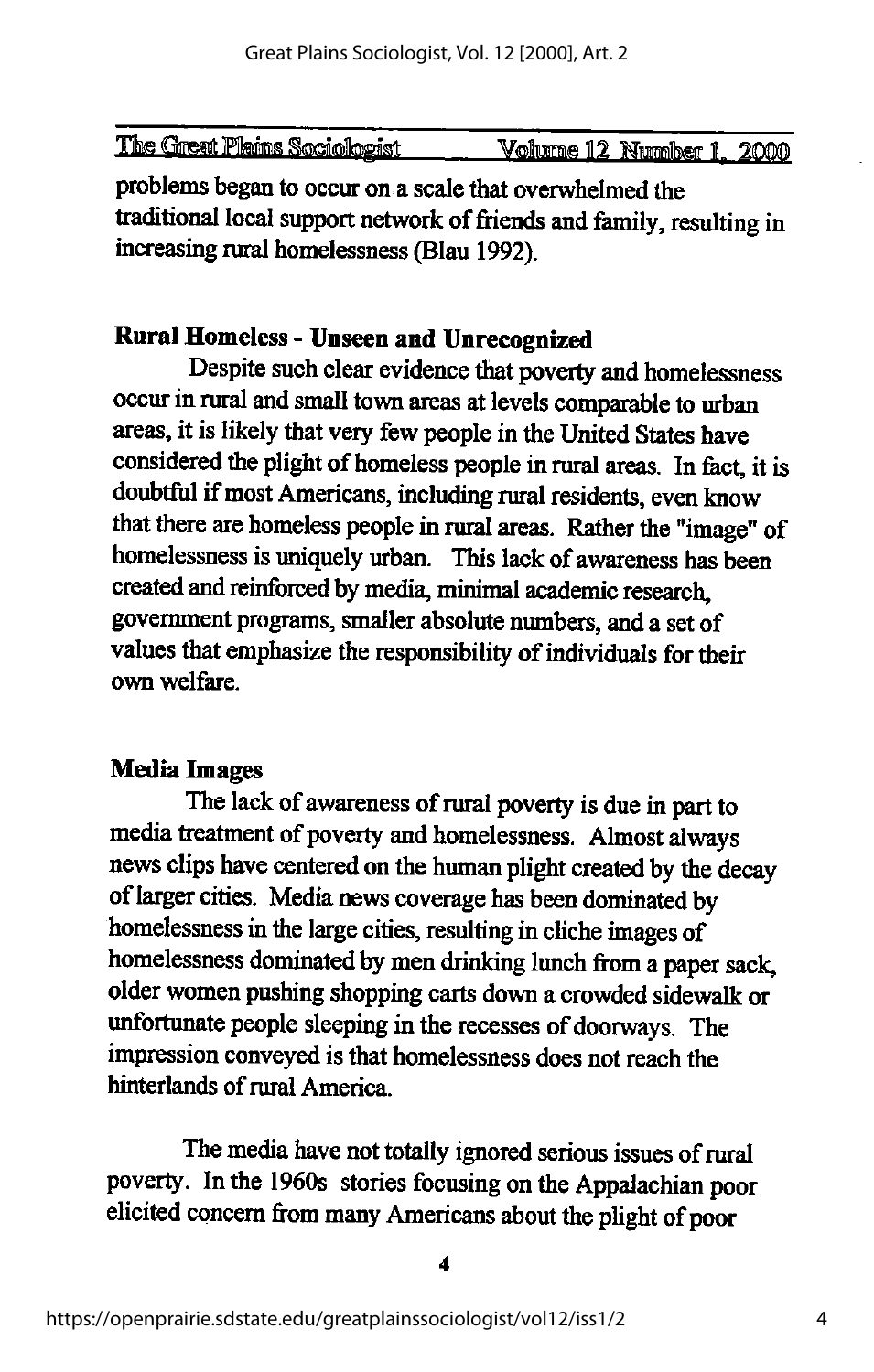Wright and Wright: From the Educator's Eye: Images of Homeless in Rural and Urban Mi

|                              |  | Volume 12 Number 1, 2000 |  |
|------------------------------|--|--------------------------|--|
| The Great Plains Sociologist |  |                          |  |
|                              |  |                          |  |
|                              |  |                          |  |

people living in rural communities. But this concern was soon supplanted as urban poverty in The Other America (Harrington 1963) became a media focus. Briefly in the 1980s newspapers and television tabloid shows focused on the "ferm crisis" which was reducing many families to poverty and homelessness.

Serious news stories have not placed faces on rural poverty. Instead it is more likely that the images that are brought to mind by the mention of rural poverty derive from novels and situation comedies which give personality to locals and lifestyles unfamiliar to the largely urban population of the US. Steinbeck poignantly created awareness of the dust-bowl poor Oklahoman migrating to California; but most assume that as the dust bowl and depression ended, so too did such poverty. For many years, the television media trivialized the severity of rural poverty through popular images of rural poor boys skipping barefoot down a dirt roadway with a fishing pole over one shoulder. Then there was televisions Beverly Hillbillies which presented a comedic image of happy but poor hillbillies who preferred the life of rural poverty even while living a life of wealth and glamour.

#### **Lack of Academic Research**

The "urban only" myth of homelessness survives in part due to relative paucity of academic research focusing on poverty and homelessness in rural areas. Even researchers who have tried to dispel other myths about homelessness, have left the urban myth imaddressed (Hope and Young 1986; Hoch and Slayton 1989). Some acknowledge the fact that homelessness is "not an exclusively urban phenomenon," but give no further attention to the topic because research has not been done (Wright 1989:39). A 1990 volume (Momeni 1990) on homelessness in fourteen states, all with sizable rural populations, almost totally ignored rural homelessness. Only one report indexed the term "rural" (Kunz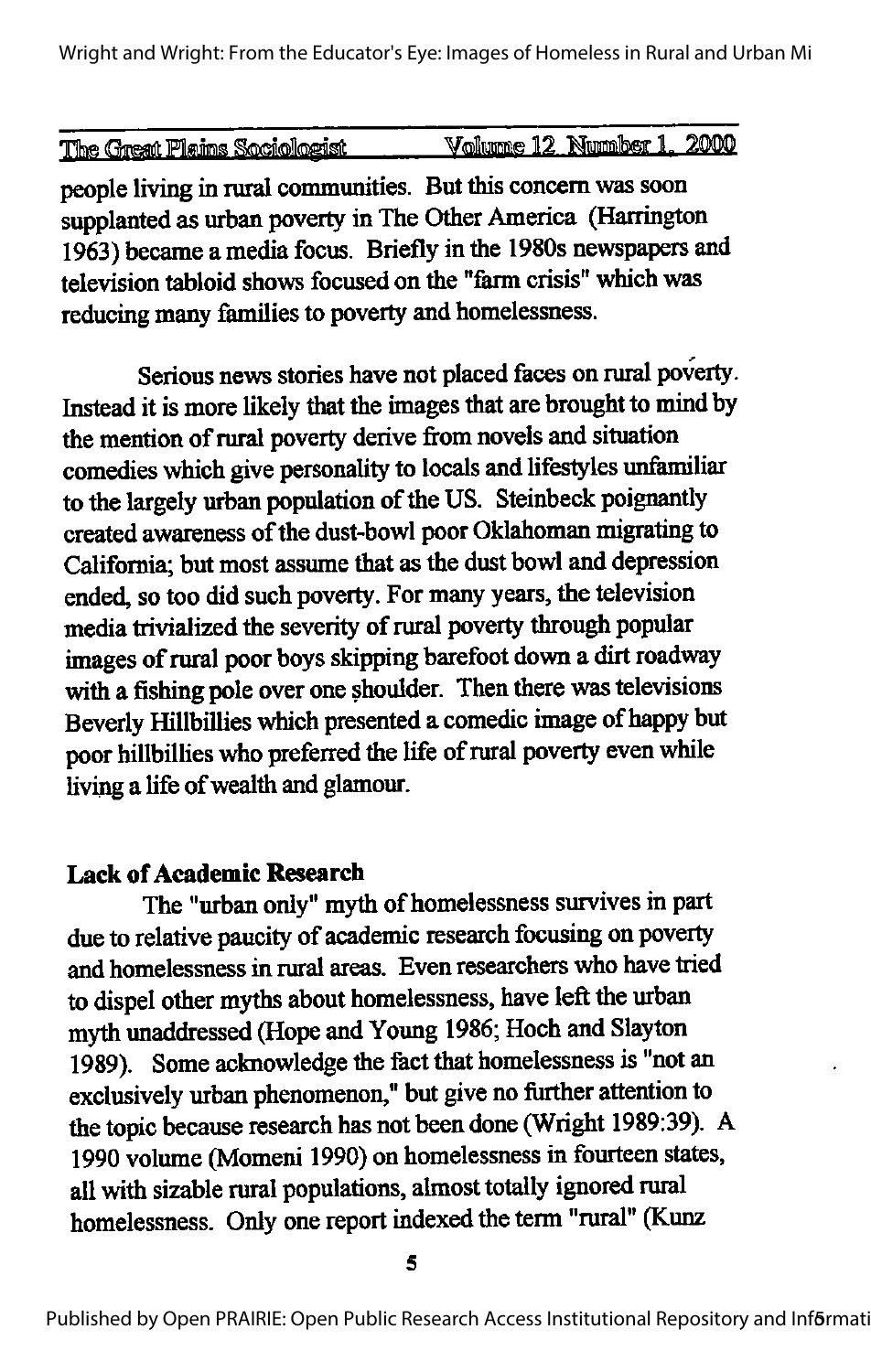| <u> The Great Plains Sociologist</u> | Volumne 12 Number 1, 2000 |  |  |
|--------------------------------------|---------------------------|--|--|

1990:94), noting that there has been no systematic effort to count the homeless in Missouri's rural areas, and adding that knowledge of rural homelessness is based largely on anecdotal evidence. Other reports in that volume at best acknowledged that rural and small town homelessness had risen and at worst asserted that homelessness was an urban problem. Many studies that purport to offer rural data in reality focus on homelessness in small cities in largely rural states. A two volume bibliography of homelessness (Henslin 1993) lists only fourteen articles published from 1903 through 1992 under the section rural Homelessness. Ironically, those represent only a fraction of the articles that have been published on this topic.

In Broken Heartland: The Rise of Americas Rural Ghetto, Osha Gray Davidson summarizes the issue (1990:80):

> "Unfortunately,we can only guess at the true dimensions of rural homelessness because there has been no comprehensive, nationwide study of the problem ....According to most opinion leaders and policy makers, there simply is no problem of rural homelessness... ...When we do talk about rural homelessness, we usually focus on only the most visible and most easily understood part of the problem: those people who are living on the streets."

Ironically, the definition of homelessness which has been constructed by academics and others is one of the factors that most confounds understanding of rural homelessness. Most definitions exclude all but the most visible homeless persons who live on the streets or in shelters. Such a narrow conceptualization is inadequate for the study of homelessness in urban areas, and fails more profoundly when usedas a guide for examination of the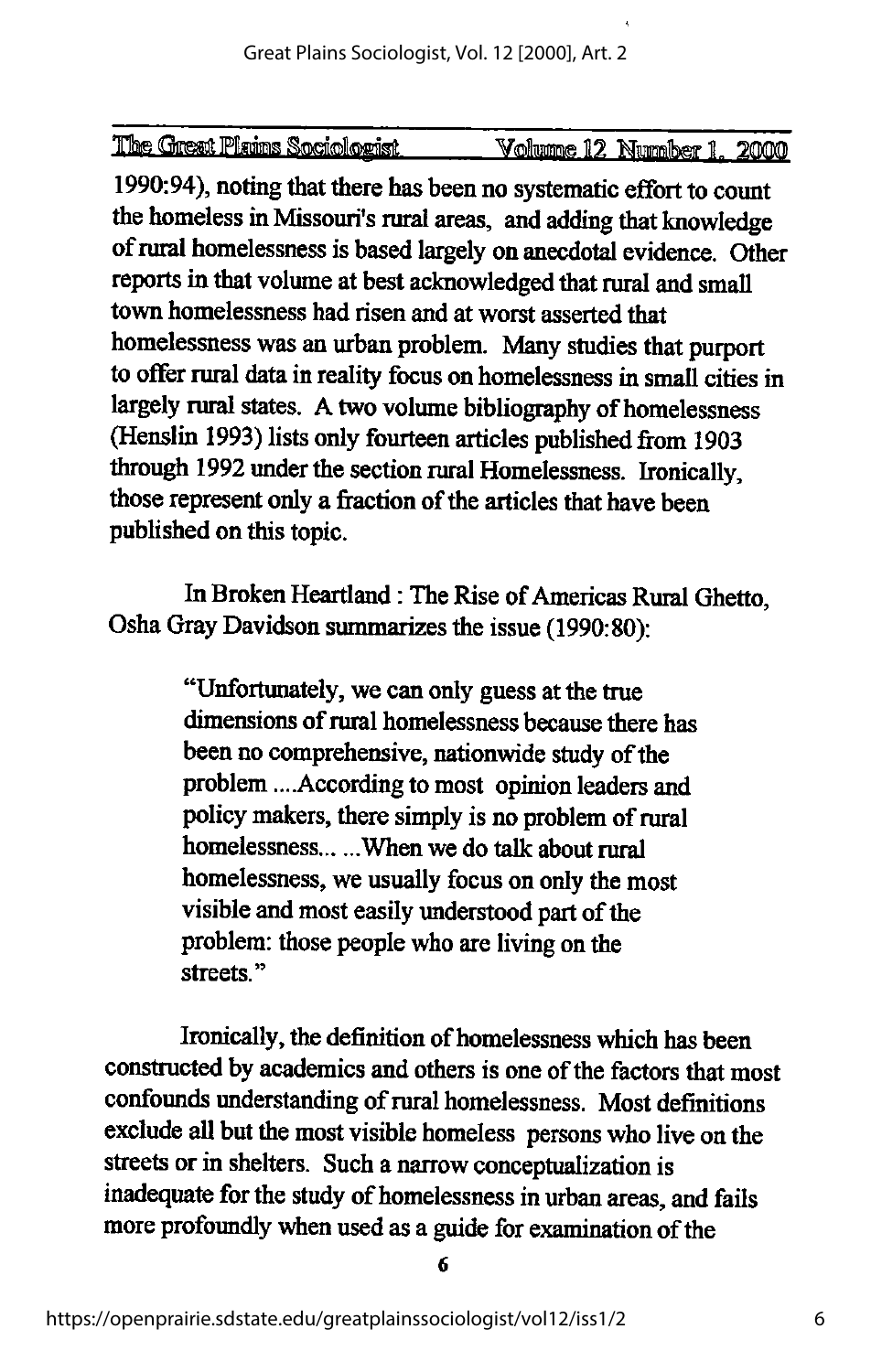| <u>The Great Plains Sociologist</u> | Volume 12 Number 1, 2000 |  |
|-------------------------------------|--------------------------|--|

phenomenon in rural areas. As suggested by the National Coalition for the Homeless (1997:1), "Understanding rural homelessness requires amore flexible definition of homelessness." Homelessness in rural areas is not as visible; there are few shelters, and rather than living on the street, rural homeless persons are likely to live in abandoned buildings or cars or to double up with relative or friends.

# Smaller Numbers and Lower Service Use

While rural areas have proportionally as many homeless, the absolute numbers are smaller, and thus are less commanding of community awareness. Rural poor people also use public services less frequently (Burt and Cohen 1989). Thus there are fewer official records, less formal funding and less awareness. The lower use of public services in small towns and rural areas is due to factors such as a greater likelihood that rural poor live in a two parent family (and thus have historically been ineligible for programs such as AFDC) (Davidson 1990:79), scarcity of social services and shelter programs, and greater reliance on relatives, friends and self-help strategies (Patton 1987; First et al. 1994).

# Perceptions of Homelessness among Rural Residents

Despite higher poverty rates, rural and small town residents, including social service personnel, tend to deny the presence of homeless persons in their communities (Wright and Wright 1993 1997). Research has demonstrated that people who reside in rural communities often have different perceptions about the world and events that happen both inside and outside of their localities (Davidson 1990; Belden 1986). Political, religious, ethical, and social issues, forexample, are usually approached from a more traditional or conservative perspective.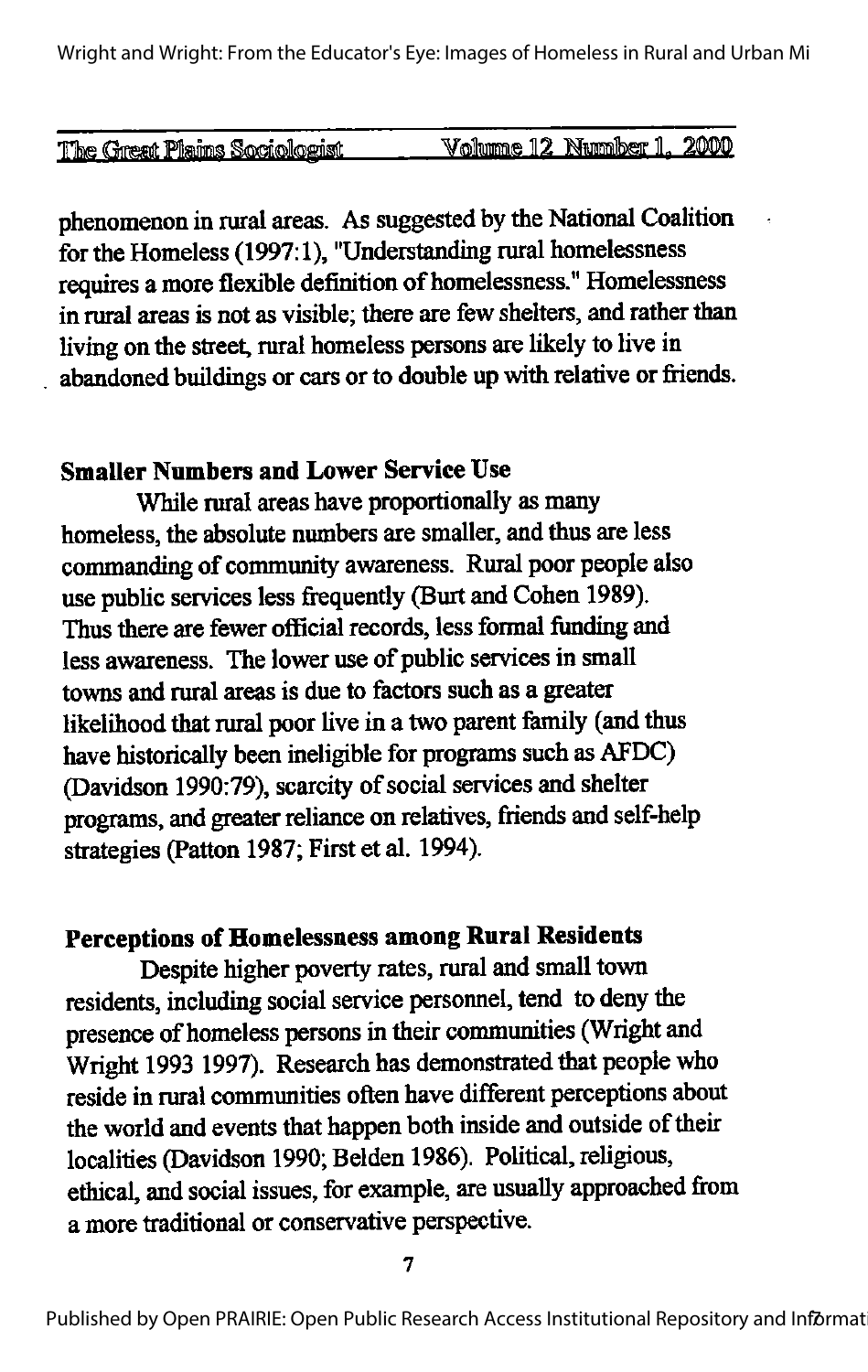| The Great Plains Sociologist | Volume 12 Number 1. | 2000 |
|------------------------------|---------------------|------|

Do rural residents really look at poverty and homelessness in a way that differs from their urban counterparts? This paper examines data collected from a statewide sample of urban and rural educators in aneffort to compare rural andurban perceptions of the existence, severity and causes of homelessness.

### **Methods**

This study draws on data collected in a 1992 statewide study of homelessness in Iowa. School and social service agency personnel and shelter providers were mailed questionnaires asking about numbers of homeless and requesting their perceptions about a variety of issues related to homelessness in their community, county and state. Because returns from school officials were more complete and more representative of rural areas, this article reports only responses from school personnel. Atotal of 1176 (53 percent return rate) usable instruments were returned by school personnel.

# Variables

Rural versus Urban Counties: In order to contrast rural with urban counties the density of Iowa's ninety-nine counties was calculated (see Table 1). The ten counties having the highest density per square mile were considered to be urban. Responses were received from 275 schools in the urban counties. The ten counties having the lowest density per square mile were categorized as rural. No rural county had a town larger than 3000 and eight of the ten rural counties had no town size 2500 or more. Responses were received from 45 rural schools.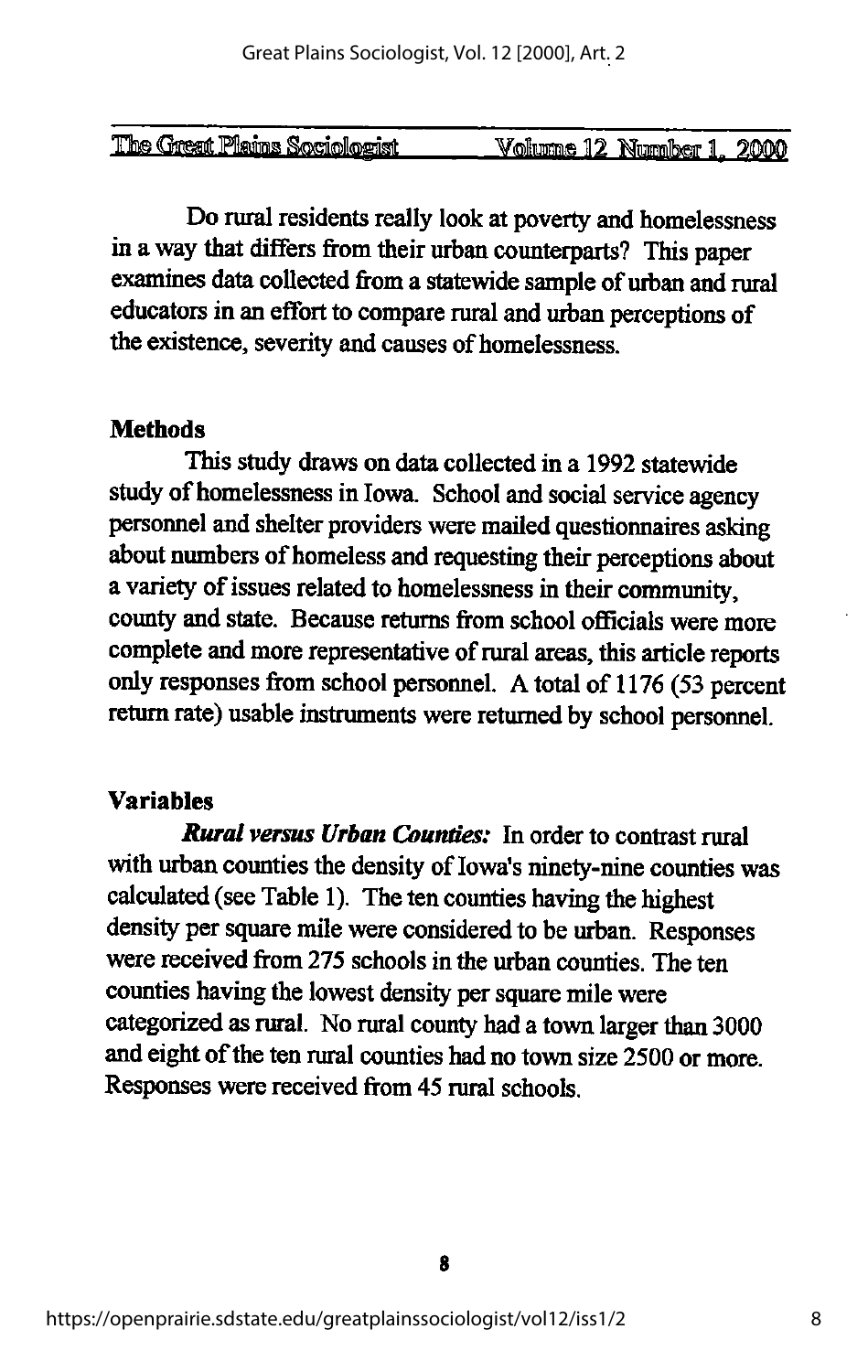| The Great Plains Sociologist | 2000<br>Number<br>1.<br>12<br><b>Volume</b> |
|------------------------------|---------------------------------------------|

Perceptions of Homeless: Respondents were asked to provide their perceptions of a number of issues related to homelessness. Specifically, they were asked for their perceptions of the severity of homelessness in their community and in comparison to other specified areas. They also were asked about their perceptions of the predominant causes of homelessness.

#### **Hypotheses**

We hypothesized that rural respondents would be more likely than urban respondents to perceive homelessness as less severe in their own community than in the city, less severe than in the past, less severe than in near-by communities, and less severe than in other parts the state or nation. We also hypothesized that they would be more likely than urban counterparts to perceive the causes of homelessness to be grounded in individual characteristics rather than structural or societal factors.

#### **Results**

# Poverty Levels in Rural and Urban Counties

Rural poverty is a reality among the counties included in this study. Table 1 provides information about the characteristics of these urban and rural counties. Consistent with findings nationally, the rural counties of Iowa were more likely to exhibit high levels of poverty. The rural counties in this study account for seven of the 10 highest poverty level counties in the state. By comparison, the six counties with the lowest percentage below poverty were urban. Nine of the ten highest median income counties were urban.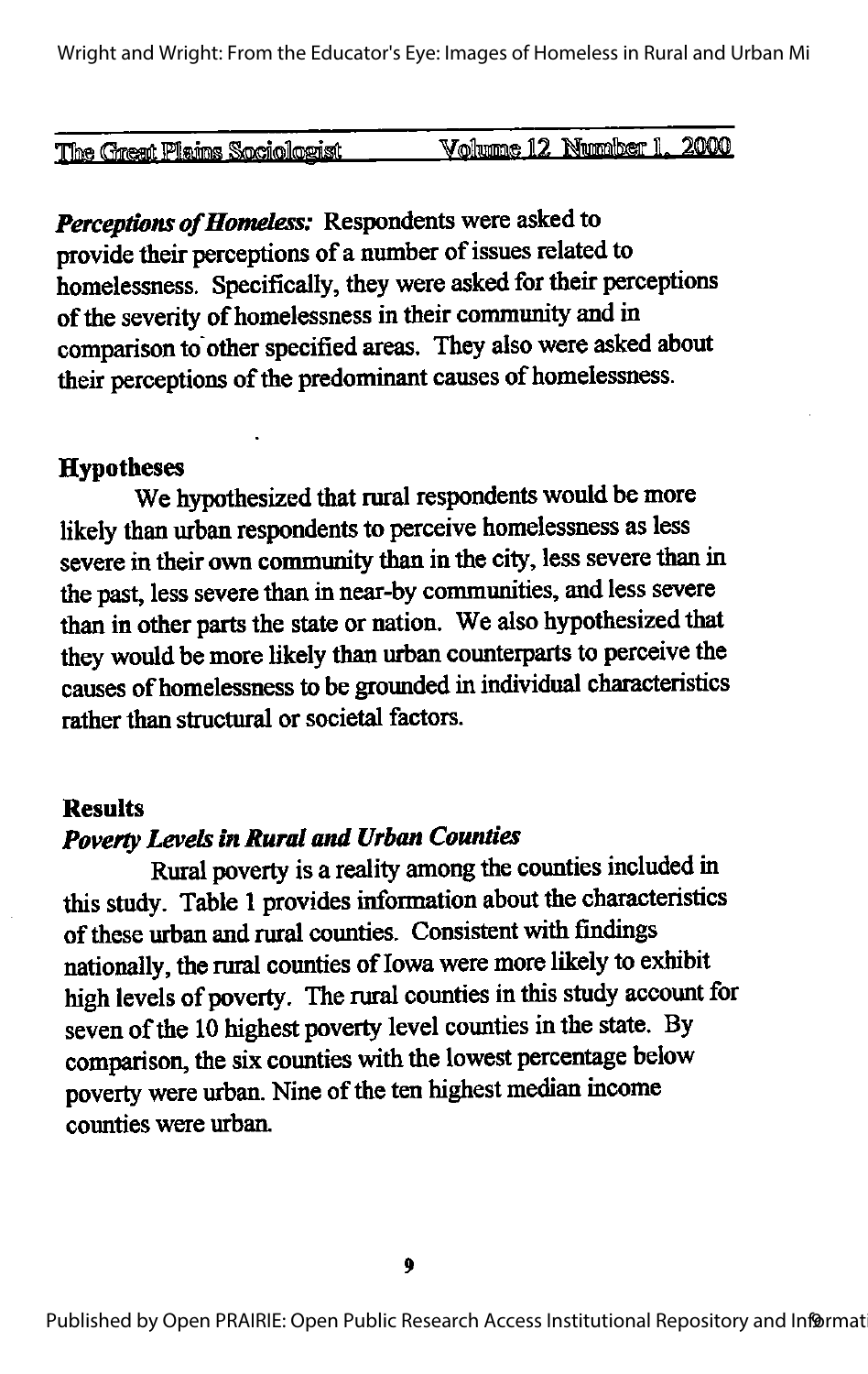| The Great Plains Sociologist | Volume<br>12 <sub>1</sub> | Niumiher | ൗര്ത്ത |
|------------------------------|---------------------------|----------|--------|

|                       | Poverty Rank % Below | Median   | 1990       | Population | Rural/       |
|-----------------------|----------------------|----------|------------|------------|--------------|
| in State <sup>*</sup> | Poverty              | Income   | Population | Density    | Urban        |
| I                     | 21.0%                | \$18,105 | 8338       | 15.59      | Rural        |
| 3                     | 19.1                 | 17,519   | 7,067      | 13.41      | Rural        |
| 4                     | 18.3                 | 18,641   | 7.114      | 13.25      | Rural        |
| 5                     | 17.8                 | 20,054   | 8,312      | 16.46      | Rural        |
| 6                     | 17.2                 | 20,761   | 5,420      | 10.11      | <b>Rural</b> |
| 7                     | 17.1                 | 27,862   | 96,119     | 154.28     | Urban        |
| 8.5                   | 16.8                 | 19,244   | 7.676      | 11.42      | Rural        |
| 8.5                   | 16.8                 | 20,570   | 4,866      | 15.70      | Rural        |
| $\mathbf{u}$          | 16.5                 | 26,668   | 74,252     | 129.36     | Urban        |
| 15                    | 15.3                 | 25,683   | 123,798    | 216.50     | Urban        |
| 18                    | 14.8                 | 27,147   | 10,034     | 14.35      | Rural        |
| 27.5                  | 13.4                 | 25,186   | 98,276     | 112.06     | Urban        |
| 27.5                  | 13.4                 | 21,426   | 8,409      | 14.75      | Rural        |
| 39                    | 12.2                 | 22,948   | 8.226      | 15.91      | Rural        |
| 41                    | 12.1                 | 29,979   | 150,979    | 321.92     | Urban        |
| 53                    | 11.3                 | 26,536   | 42,614     | 99.33      | Urban        |
| 68                    | 10.3                 | 28,276   | 86,403     | 140.26     | Urban        |
| 72                    | 10.1                 | 29,786   | 39,907     | 88.88      | Urban        |
| 82                    | 9.2                  | 31,221   | 327,140    | 552.60     | Urban        |
| 92                    | 8.6                  | 32,137   | 168,767    | 233.10     | Urban        |

Table 1. Characteristics of the 10 Rural and 10 Urban Counties in 1990

Rank 1 indicates highest poverty rate.

Severity of Homelessness: Rural Versus Urban Perceptions When rural and urban respondents were compared, several patterns emerged. Table 2 displays responses to the request that they evaluate the severity of homelessness in "their area" as severe,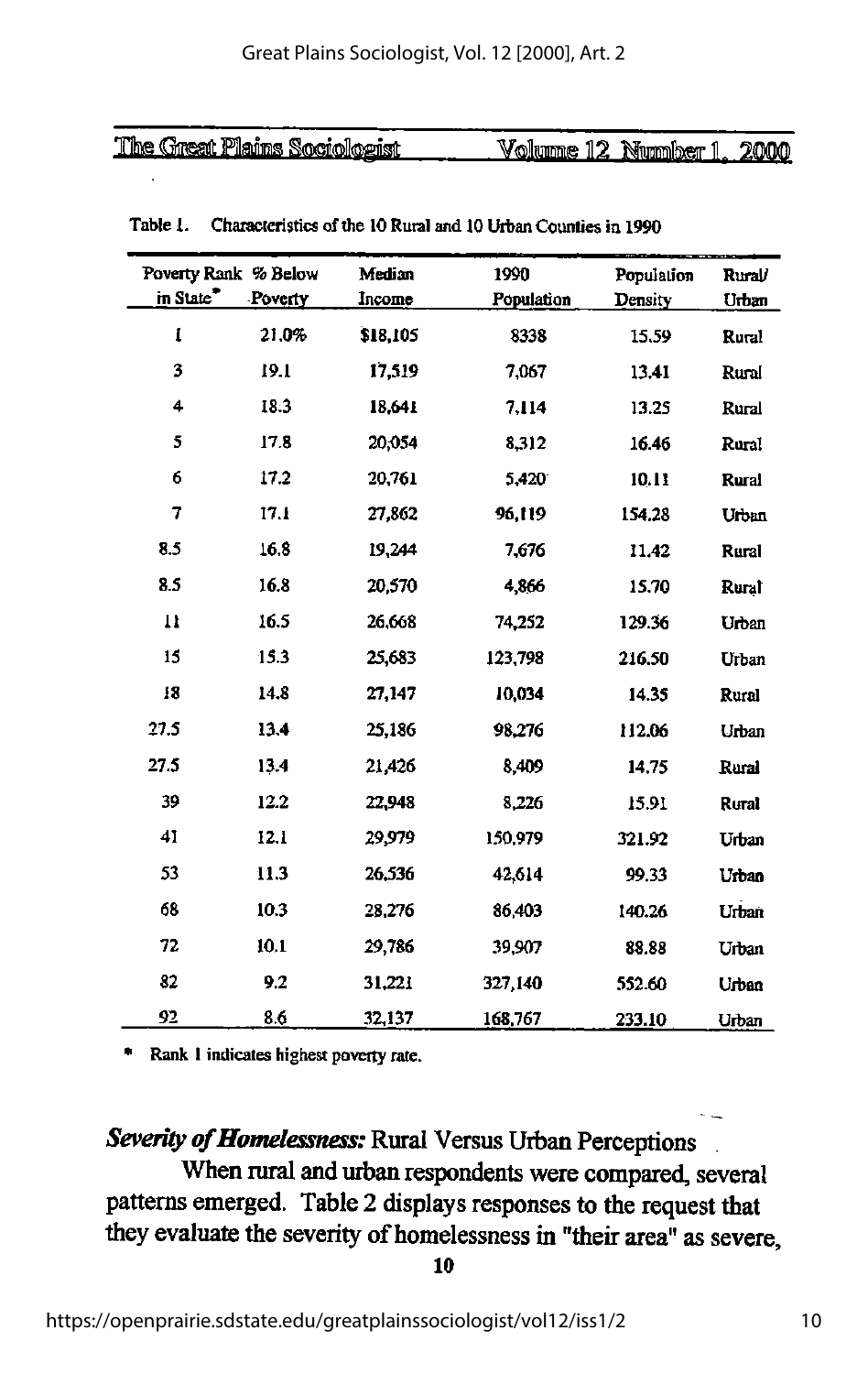| The Great Plains Sociologist | Volumne 12 Nummber 1, 2000 |  |
|------------------------------|----------------------------|--|

moderate, mild or non existent. The percentages of urban and rural respondents perceiving the problem as severe or moderate were approximately the same. The modal response among urban educators acknowledged the existence of homelessness by rating it as mild. By comparison, the majority (55.8%) of rural respondents perceived homelessness as "non-existent" in their area.

# Table 2. Rural and Urban Educators' Perceptions of the Severity of Homelessness in Their Area-Percentages

|                                  | Urban              | Rural |
|----------------------------------|--------------------|-------|
|                                  | $(n=275)$ $(n=45)$ |       |
| Severity of Homelessness in area |                    |       |
| Severe                           | 2.0%               | 0.0%  |
| Moderate                         | 12.6               | 14.0  |
| Mild                             | 49.2               | 30.2  |
| Non-existent                     | 36.2               | 55.8  |
|                                  |                    |       |

Respondents also were asked to compare the current severity of homelessness in their school attendance area with a year previous, with other near-by school areas, other parts of the state and other parts of the country (Table 3). Both rural and urban educators tended to take the middle of the road approach,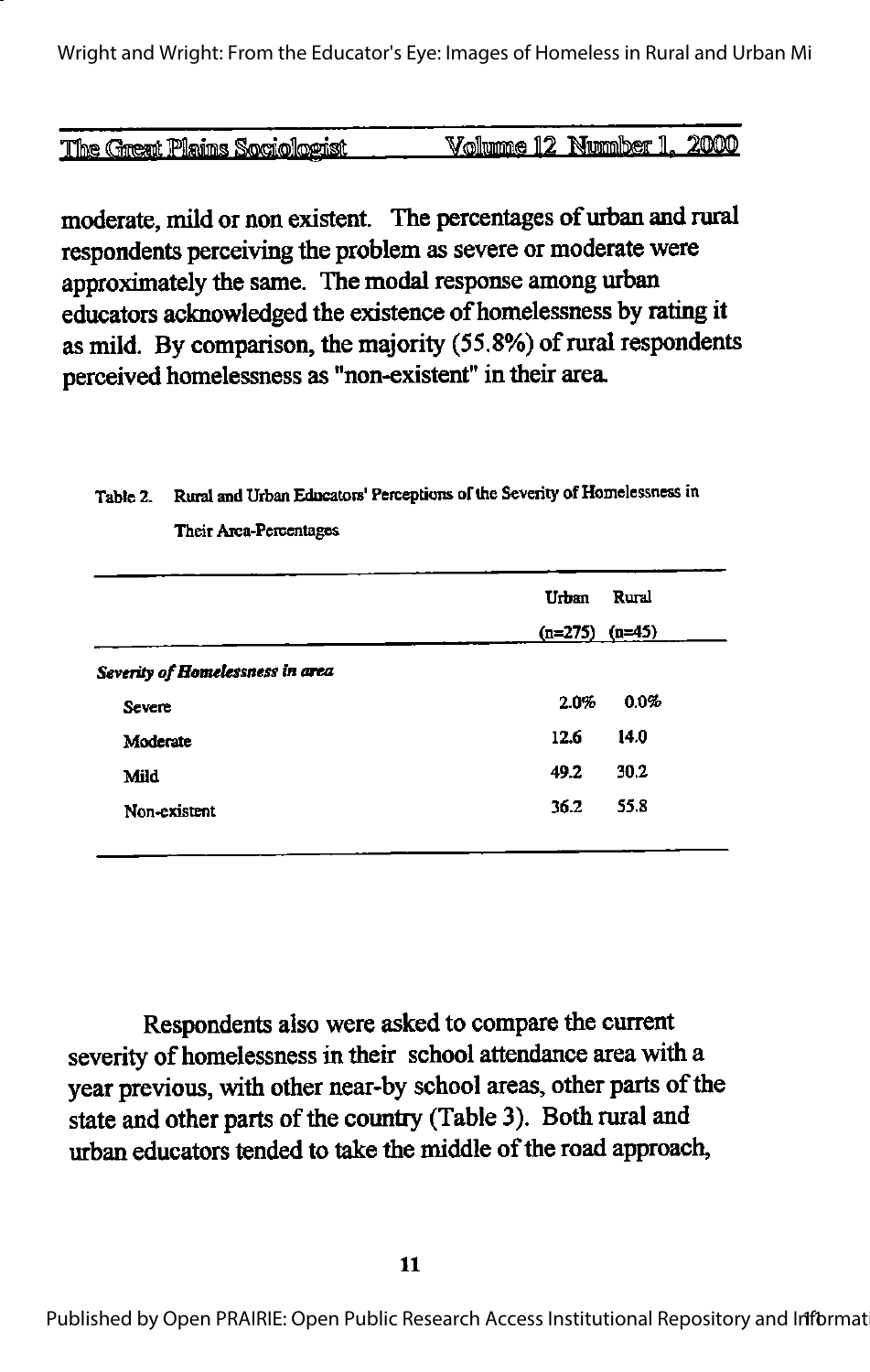| The Great Plains Sociologist | Volume 12 Number 1, 2000 |  |  |  |
|------------------------------|--------------------------|--|--|--|
|                              |                          |  |  |  |

# holding that little change had occurred. Urban educators were more likely than their rural counterparts to see the severity of homelessness as worse than a year ago (19% compared to 7%).

# Table 3. Comparative Perceptions of the Severity of Homelessness Rural and UrbanEducators- Percentages

|                            |       | Urban     |        |          | Rural |        |
|----------------------------|-------|-----------|--------|----------|-------|--------|
|                            |       | $(n=275)$ |        | $(n=45)$ |       |        |
|                            | worse | same      | better | worse    | same  | better |
| Severity of Homelessness,  |       |           |        |          |       |        |
| compared with              |       |           |        |          |       |        |
| a year ago                 | 19%   | 75%       | 6%     | 7%       | 86%   | 7%     |
| near-by school districts   | 23    | 47        | 30     | 5        | 70    | 25     |
| other parts of the state   | 16    | 34        | 50     | 15       | 28    | 58     |
| other parts of the country | 13    | 15        | 72     | 18       | 15    | 68     |

When asked to compare to other areas, the closer the comparison area, the more likely urban educators were, and die less likely rural educators were, to believe that their situation was worse. While 23 percent of urban respondents evaluated homelessness in their district as worse than in near-by districts, only 16% and 13% saw their area as worse than other parts of the state and other parts of the country respectively. By comparison, only 5% of the rural respondents perceived their district asworse than near-by districts.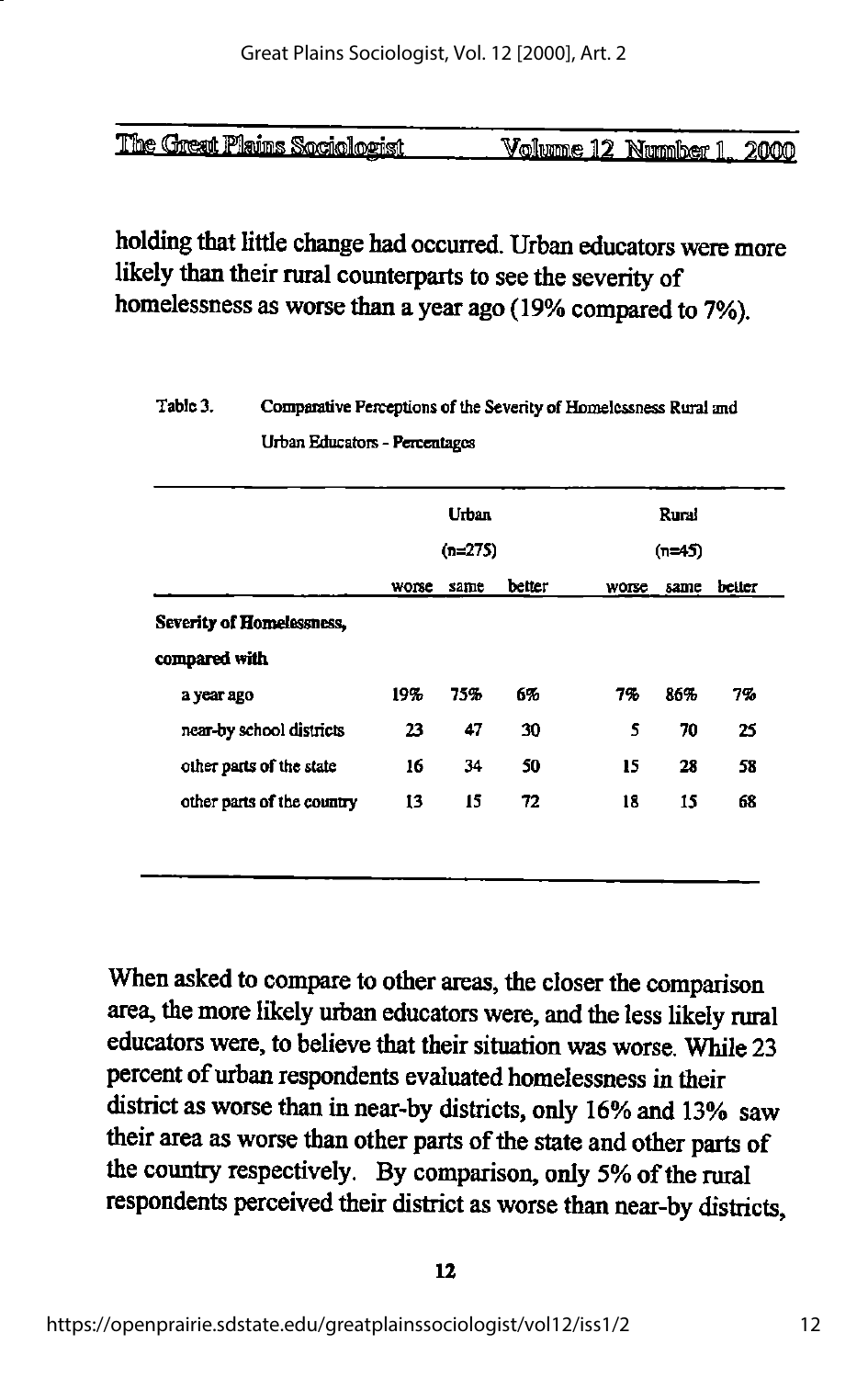Wright and Wright: From the Educator's Eye: Images of Homeless in Rural and Urban Mi

| Volume 12 Number 1, 2 | 2000 |
|-----------------------|------|
|                       |      |
|                       |      |

but 15% and 18% perceived their problem as worse than other parts of the state and other parts of the country.

By comparison the perceptions that their district was better was very similar for rural and urban respondents. For both groups, the further the area of comparison, the more likely they were to perceive that their area was better. The percentage of urban and rural educators evaluating their district as "better" moved from 30% and 25% respectively when comparing to near-by districts, to 72% and 68% when comparing their district to other parts of the country.

While the questions asked do not permit definitive conclusions on this point, it is likely that in the largely rural state, both urban and rural educators were likely to be thinking of rural and small town school districts when comparing themselves to near-by districts. Urban educators, consistent with dominant images, were more likely to perceive homelessness as more sever in their district. Rural educators seldom saw their own situation as more severe than in near-by districts. Interestingly, rural educators were slightly more likely than their urban counterparts to perceive that homelessness in their area was more serious than in other parts of the country.

# Causes of Homelessness: Rural Versus Urban Perception

Respondents also were asked about their perceptions of the "causes" of homelessness. They were provided a list of factors identified as causes of homelessness in open-ended response to a previous surveys and were asked (1) to indicate which they believed to be relevant causes in their area, and (2) for each cause identified, to indicate responsibility for the causes. The options provided were the  $(1)$  child,  $(2)$  parents and family, the  $(3)$ community, and (4) society. Table 4 compares assignment of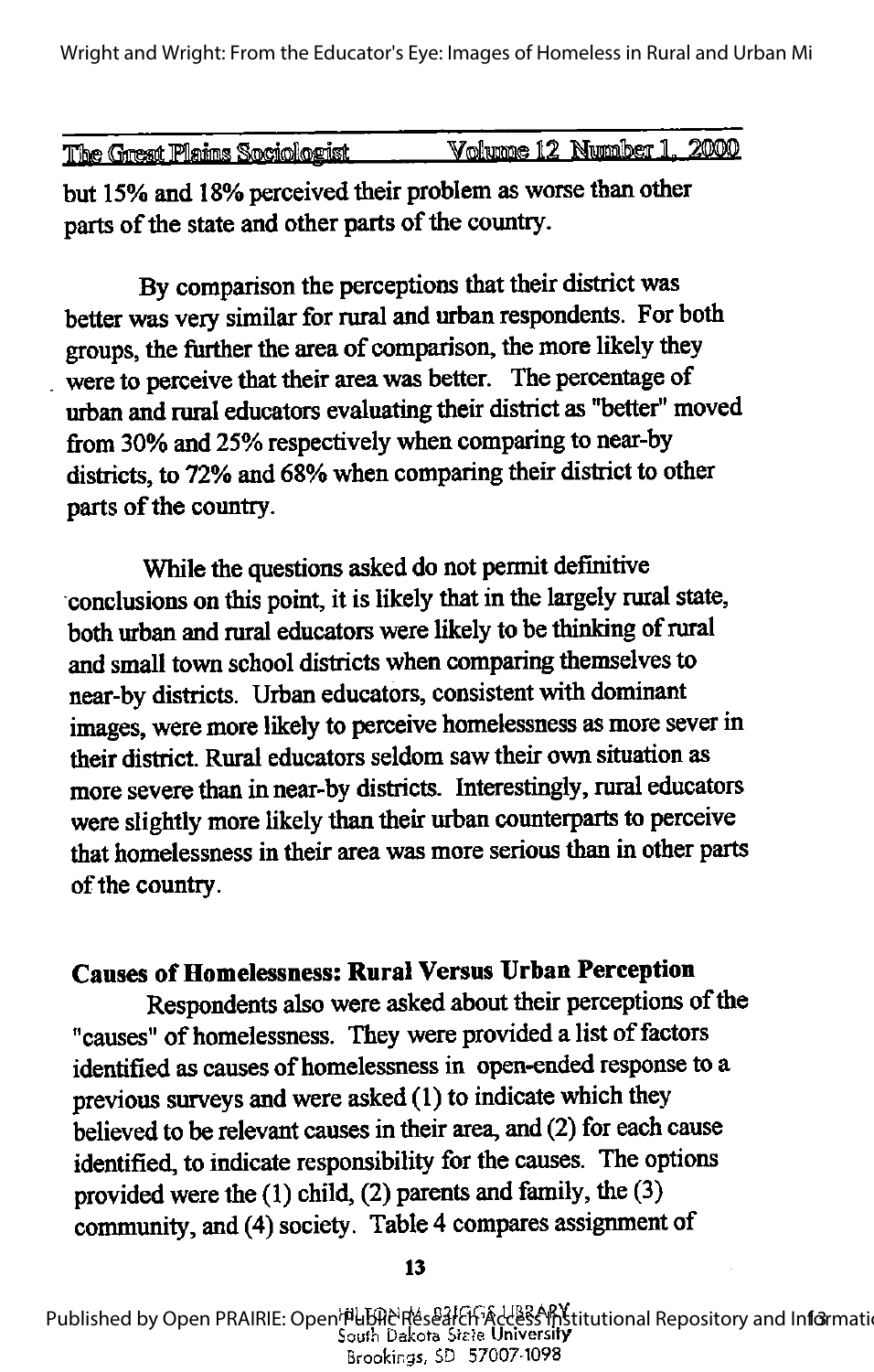| <b>The Great Plains Sociologist</b> |                          |  |  |
|-------------------------------------|--------------------------|--|--|
|                                     | Volume 12 Number 1, 2000 |  |  |
|                                     |                          |  |  |

responsibility by urban and rural respondents.

The order of causes listed in Table 4 reflects the frequency with which each was selected as a cause by all respondents. Thus, family relations and communications was most often perceived as a cause, followed by lack of educational and job skills. Lack of affordable housing was selected least often.

#### Table 4. Causes of Homelessness: Rural versus Urban Educator's Perceptions -Percentages

|     |                                     | Urban                 |                   |                              | Rural    |
|-----|-------------------------------------|-----------------------|-------------------|------------------------------|----------|
|     |                                     |                       | $(n=275)$         |                              | $(n=45)$ |
|     |                                     | Community/<br>Society | Child'<br>Parents | Community/ Child/<br>Society | Parents  |
| (1) | Family relations/communication      | 5.0%                  | 95.0%             | 0.0%                         | 100.0%   |
| (2) | Lack of educational/job skills      | 7.9                   | 92.1              | 4.0                          | 96.0     |
| (3) | Alcohol/drug dependency             | 68                    | 93.2              | 45                           | 95.5     |
| (4) | Lack of effort to deal with problem | 17.8                  | 82.2              | 8.7                          | 91.3     |
| (5) | Low wages/income                    | 21.6                  | 78.4              | 12.5                         | 87.5     |
| (6) | <b>Illegal activities</b>           | 13.3                  | 86.7              | 16.7                         | 83.3     |
| (7) | Welfare dependence                  | 22.0                  | 78.0              | 23.8                         | 76.2     |
| (8) | Unemployment                        | 42.3                  | 57.7              | 25.0                         | 75.0     |
| (9) | Lack of resources                   | 34.6                  | 65.4              | 27.8                         | 72.2     |
|     | (10) Economy                        | 54.6                  | 45.4              | 33.3                         | 66.7     |
|     | (11) Lack of supportive services    | 52.0                  | 48.0              | 38.9                         | 61.1     |
|     | (12) Welfare structure              | 50.4                  | 49.6              | 42.1                         | 57.9     |
|     | (13) Eviction                       | 33.6                  | 66.4              | 46.2                         | 53.8     |
|     | (14) Insufficient public assistance | 58.8                  | 41.2              | 46.7                         | 53.3     |
|     | (15) Deinstitutionalization         | 63.6                  | 36.4              | 50.0                         | 50.0     |
|     | (16) Lack of affordable housing     | 61.7                  | 38.3              | 65.0                         | 35.0     |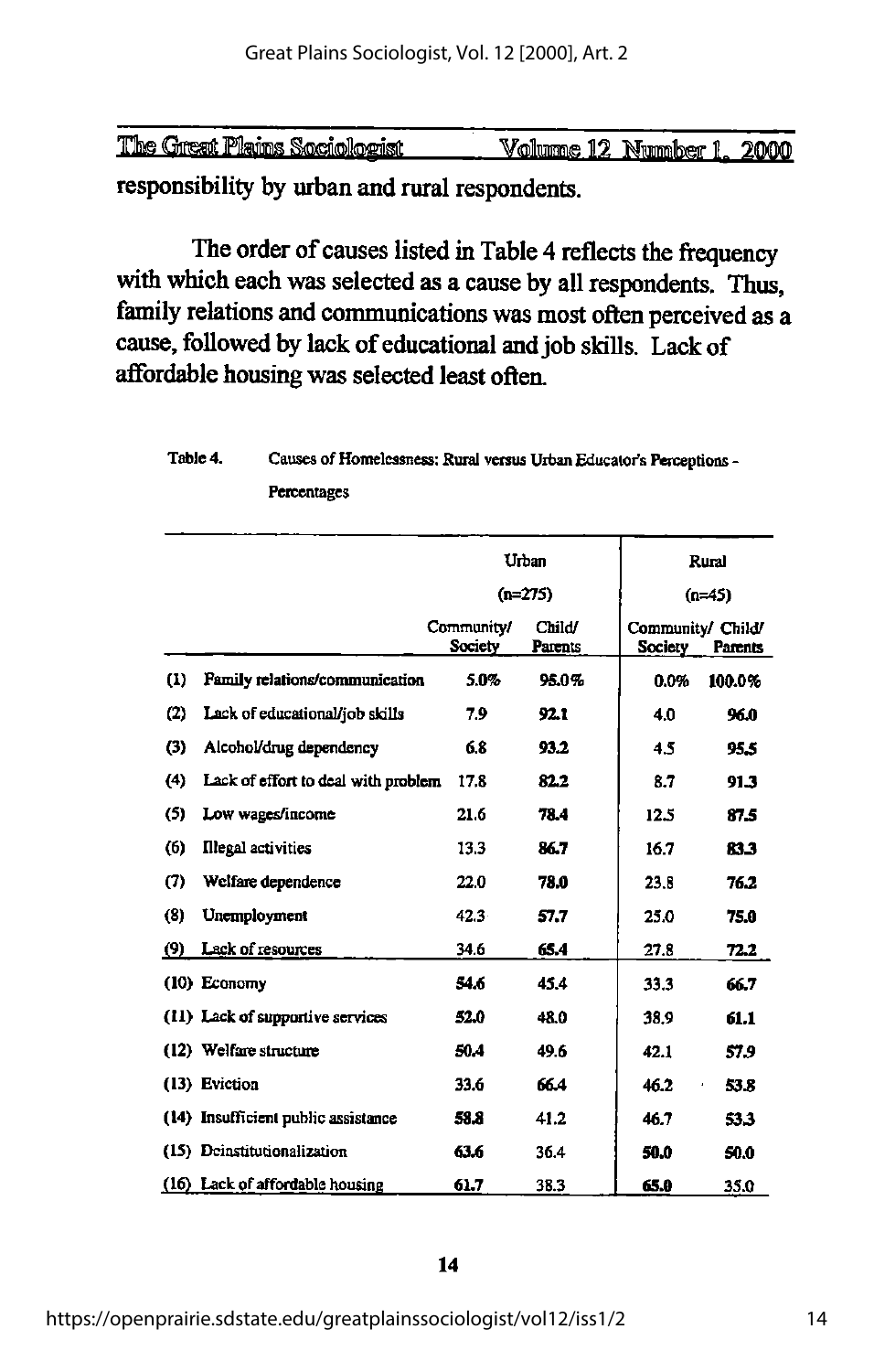Wright and Wright: From the Educator's Eye: Images of Homeless in Rural and Urban Mi

| <u>The Great Plains Sociologist</u> | Volume 12 Number 1, 2000 |  |
|-------------------------------------|--------------------------|--|
|                                     |                          |  |

When asked to attribute responsibility for the causes of homelessness, educators overwhelmingly identified children and parents. The nine causes selected mostoftenas causes were perceived by the majority of both urban and rural respondents to be the responsibility of the children and their parents. In other words, blame was attributed to the individual.

Urban educators were likely to perceive responsibility for six of the remaining seven causes as resting with the community or society rather than with the individual (the exception was "eviction" which they blamed on children and parents). However, the majority of rural educators assigned responsibility for all but one of the perceived causes (lack of affordable housing) to the individual. Even responsibility for the welfare structure, the economy, and lack of public assistance were attributed to children and families. Rural respondents were evenly divided on whether deinstitutionalization was the responsibility of children, parents and family or community and society.

#### Summary and Discussion

Do rural residents really look at poverty and homelessness in a way that differs from their urban counterparts? Or do they in fact accept the popular images of homelessness, and thus reject the evidences of homelessness in their own community? When queries are made about the incidence or magnitude of homelessness, rural respondents provide answers echoing the image that there are no homeless here. This denial persists despite accumulating evidence that rural poverty is more widespread and more disabling than its urban counterpart.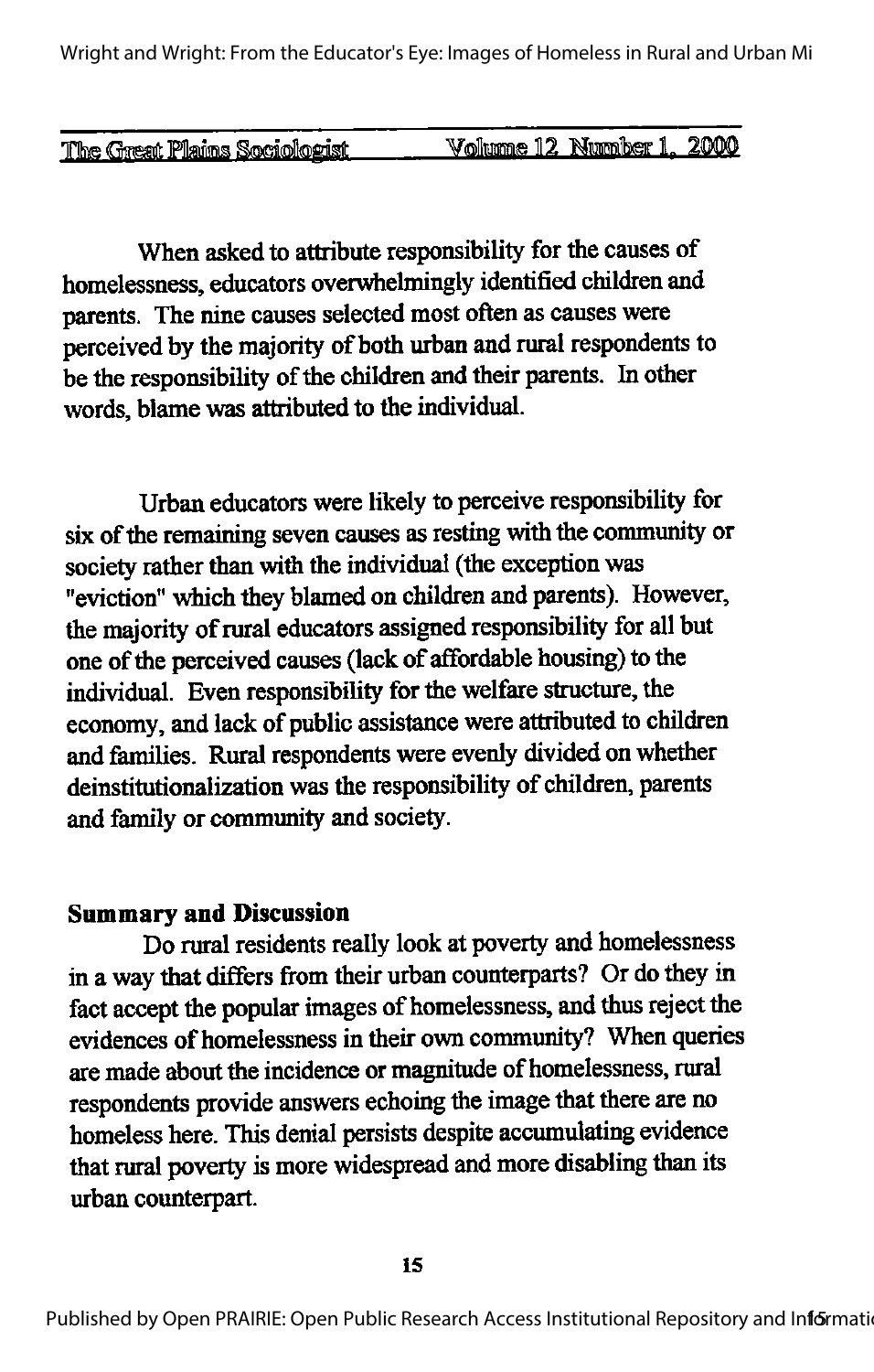| The Great Plains Sociologist | Volume 12 Number 1, 2000 |  |
|------------------------------|--------------------------|--|

### Severity of Homelessness: Perceptions and Reality

Comparison of the ten most rural and ten most urban counties of Iowa supported national research and most of our hypotheses. The rural counties were more likely to be ranked among the high poverty level counties of Iowa. They also had lower median incomes than did the urban counties.

Despite the generally less favorable economic conditions in their counties, rural respondents are more likely to perceive homelessness to be non-existent in their area. They also were less likely than their urban colleagues to perceive that homelessness was worse than the previous year or that it was worse than in near by school districts. They were more likely to believe that their area was better off than other parts of the state. Rural educators, however, were more likely to believe that homelessness in their area was worse than in other parts of the country. The fact that these data were collected at the height of the "farm crisis" may have encouraged a sense that the state was worse off economically than were other parts of the country.

The findings of this study support the suggestion that there is a general lack of awareness of homelessness among both rural and urban educators in Iowa. It is clear that the perceptions that homelessness is non-existent is not consistent with available data.

A major purpose of the study from which these data are drawn solicited information from social service providers, educators and shelter personnel about numbers of homeless persons in Iowa's counties. Table 5 provides a summary of some of these data for the counties in the current report.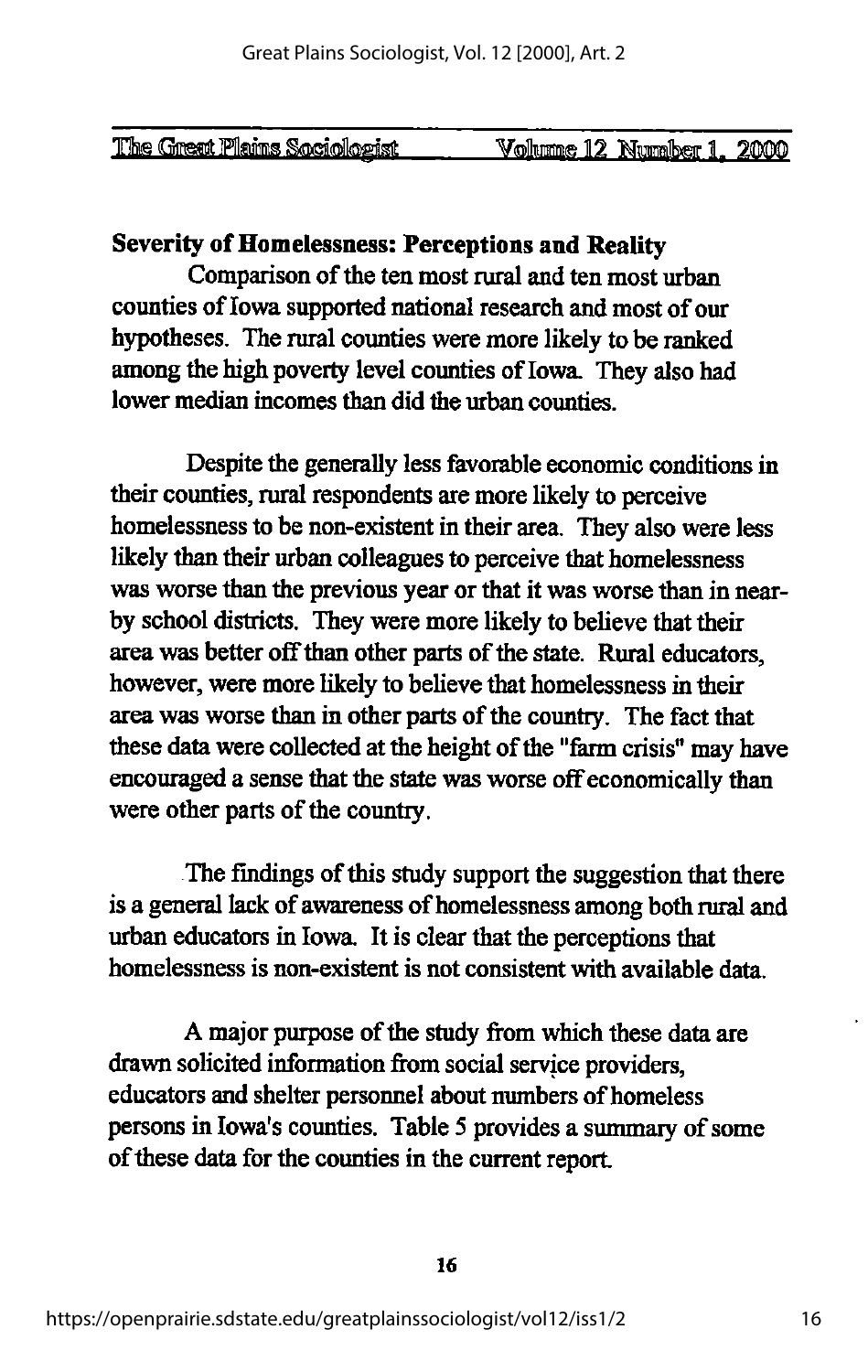The Great Plains Sociologist Volume 12 Number 1, 2000

**Counties** 

| Homeless                                | Rural  | <b>Urban</b> |
|-----------------------------------------|--------|--------------|
| Category                                | Number | Number       |
| On the Street                           | 0      | 737          |
| Total Literally Homeless (on-the-street |        |              |
| quasi-homeless or in a shelter)         | 21     | 4474         |
| Transitional Housing or Doubled-up      | 247    | 3877         |
| Near-Homeless                           | 3236   | 5147         |
| Total Homeless or Near-Homeless         | 3554   | 13498        |

### Table 5. Numbers Reported in Various Homeless Categories for Rural and Urban

Popular conceptions of homelessness tend to-include what we might call the literally homeless. This category includes people who live on-the-street, in makeshift shelters such as abandoned cars and building, or who are staying in homeless shelters. Respondents from the10 most rural counties reported only 21 (.028% of the population) persons, while urban respondents reported 4,495 (.372% of the population), in these traditional homeless categories. Rural counties reported no one living on the street while respondents from the most urban counties reported a total of 737 people living on the streets.

When the definition of homelessness was broadened to include persons who were living in transitional housing or who were doubled-up (living with friends or relatives other than by choice) the numbers were considerably higher. With these categories included, rural counties reported 268 persons (.355% of the population) and urban counties reported 8,351 persons (.691% of the population). In addition, rural respondents reported 3,286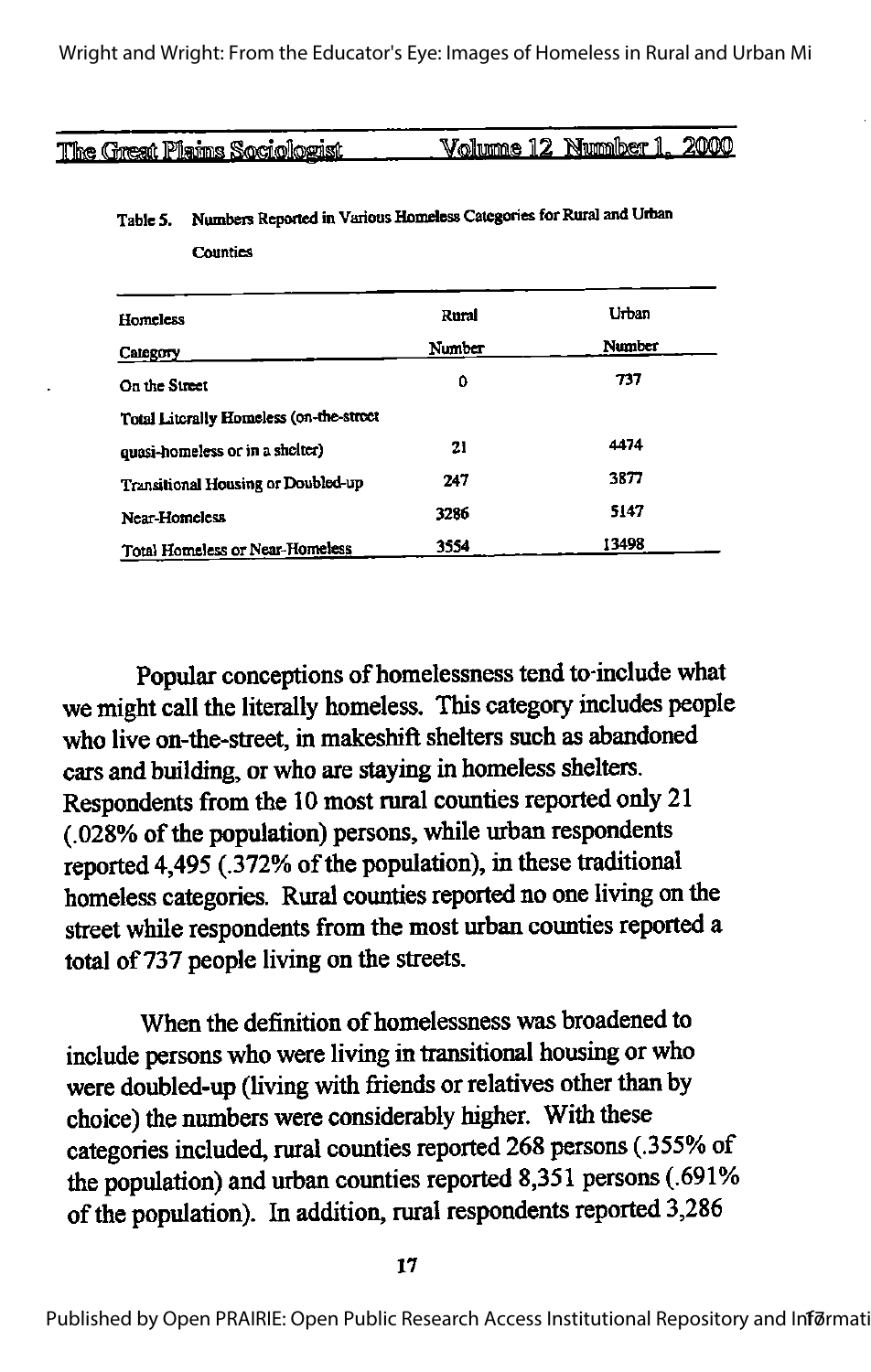| Number 1. |                              |                |      |
|-----------|------------------------------|----------------|------|
|           | The Great Plains Sociologist | Volume.<br>12. | 2000 |

people would be homeless without entitlements provided and thus could be classified as near-homeless. Urban counties reported 5,147near-homeless persons. These findings reinforce the notion that rural homelessness "looks different" than the popular images of the phenomenon. As suggested by the National Coalition for the Homeless (1997), we must developa more flexible definition of homelessness if we are to gain any understanding of the phenomena in small towns and rural areas.

# Cause and Responsibility for Homelessness

When asked about the causes of homelessness, rural residents attributed responsibility for almost all identified factors as resting with children and their families rather than with the community or society. By comparison, a majority of urban educators placed responsibility for the economy, lack of supportive services, the welfare structure, insufficiency of public assistance, deinstitutionalization and lack of affordable housing on community and societal agencies. The only factor identified by rural educators as resting within the sphere or responsibility of community and society was the lack of affordable housing.

The tendency of rural respondents to attribute responsibility, and by association blame, to individuals rather than perceiving them to be the result of broader societal or community based issues, is consistent with previous research that finds rural residents to be more conservative and more traditional. It is however inconsistent with research that finds that in fact rural poverty and homeless are more likely than the urban counterpart to have been caused by systemic economic difficulties and less likely to be products of personal failings.

Such attribution of responsibility to the individual rather than society is likely to lead to solutions that focus on behavior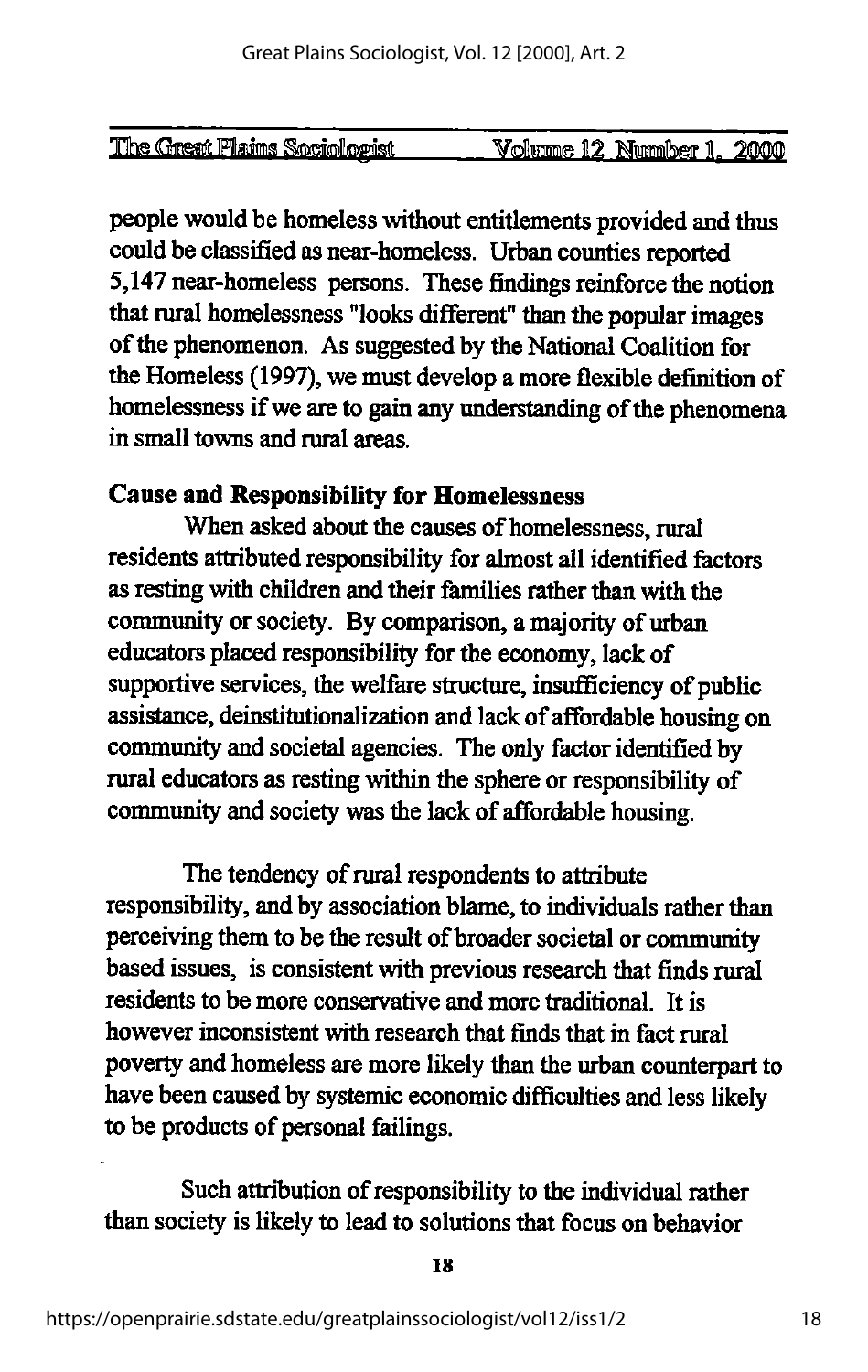The Great Plaims Sociologist \_\_\_\_\_\_ Volume 12 Number 1, 2000

modification and ignore the need to address systemic issues that limit economic opportunity. A lack of recognition of the severity of homelessness, combined with devaluing of anytype of public assistance, suggests that rural communities may be less likely take advantage of resources that are available to address the underlying problems of poverty and homelessness.

# **REFERENCES**

- Baranick, Scott. 1990. "The Rural Disadvantage: Growing Income Disparities Between Rural and Urban Areas." Washington, DC.: Center on Budget and Policy Priorities.
- Barak, Gregg. 1991. Gimme Shelter: A Social History of Homelessness in Contemporary America. New York: Praeger.
- Belden, Joseph N. 1986. Dirt Rich, Dirt Poor. New York: Routledge & Kegan Paul.
- Blau, Joel. 1992. The Visible Poor: Homelessness in the United States. New York: Oxford University Press.
- Burt, Martha R., and Barbara E. Cohen. 1989. Diflferences Among Homeless Single Women, Women with Children and Single Men.i Social Problems 36:508-24.
- Coalition for the Homeless. 1987. "Rural Homelessness in America: Appalachia and the South." New York: Coalition for the Homeless.
- Davidson, Osha Gray. 1990. Broken Heartland: The Rise of Americas Rural Ghetto. New York: The Free Press.
- First, Richard J., John C. Rife, and Beverly G. Toomey. 1994. Homelessness in Rural Areas: Causes, Patterns, and Trends. Social Work. 39:(1): 97— 108.
- Fitchen, Janet M. 1991. Homelessness in Rural Places. Urban Anthropology Vol. 20.
- Fitchen, Janet M. 1992. "On the Edge of Homelessness: Rural Poverty and Housing Insecurity." Rural Sociology. 57:173--193.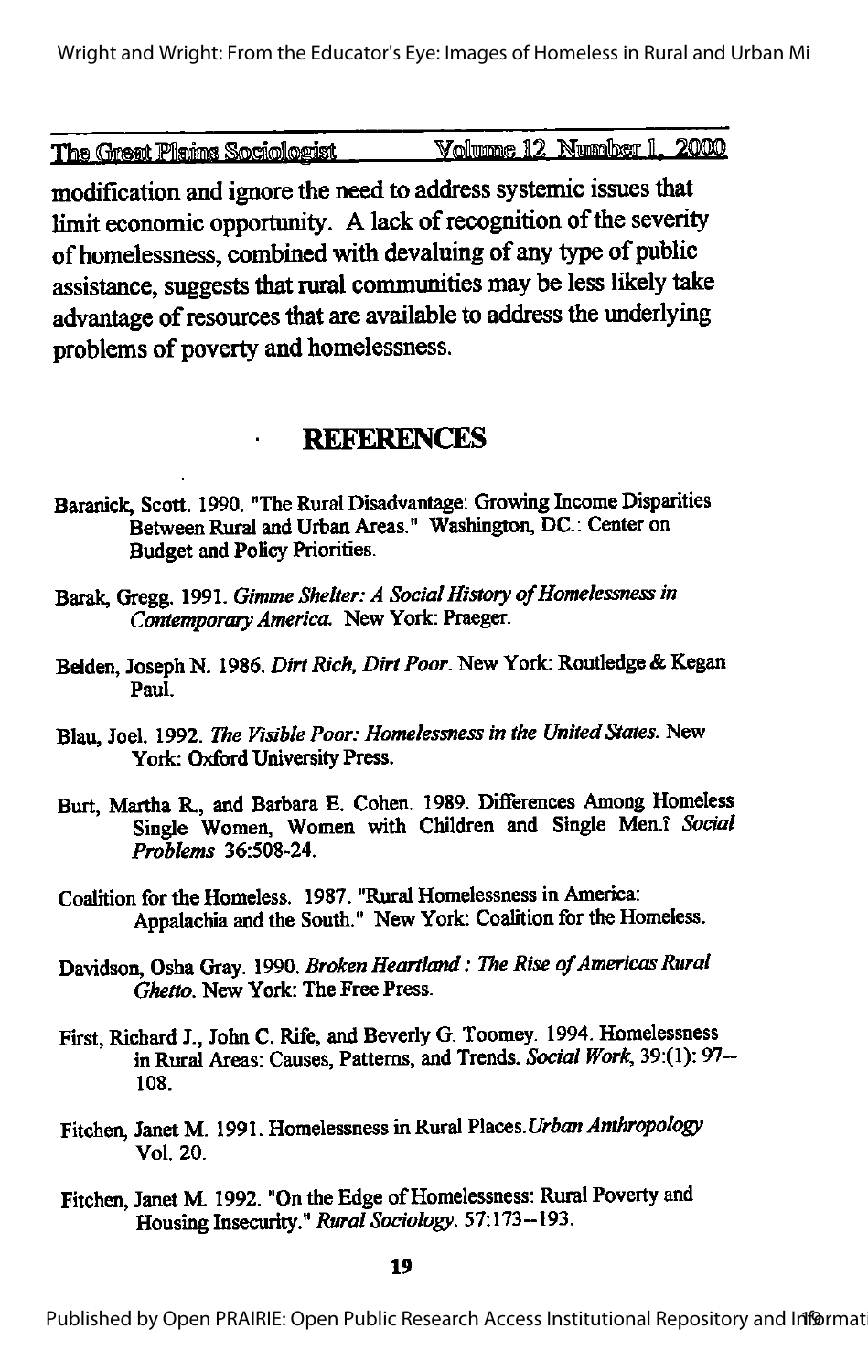| The Great Plains Sociologist | Volume 12 Number 1, 2000 |  |
|------------------------------|--------------------------|--|
|                              |                          |  |

Harrington, Michael. 1963. The Other America. New York: Macmillan.

- Helge, Doris. 1992. Educating the Homeless in Rural and Small School District Settings.<sup>1</sup> in Educating Homeless Children and Adolescents: Evaluating Policy and Practice, edited by James H. Stronge. Newbury Park, MA: Sage.
- Henslin, James, ed. 1993. Homelessness: An Annotated Bibliography. New York: Gariand.
- Hoch, Charles and Robert A. Slayton. 1989. New Homeless and Old: Community and the Skid Row Hotel. Philadelphia, PA: Temple University Press.
- Hope, Marjorie and James Young. 1986. The Faces of Homelessness. Lexington, MA.: D. C. Heath.
- Hopper,K. 1990. Advocacy for the Homeless in the 1980s. Pp. 160-173 in Homeless in America, C. L. M. Caton(Ed.). New York: Oxford University Press.
- Housing Assistance Council, Inc. 1989. State Action Memorandum (Issue No. 36). Washington, D.C.
- ------. 1990. "Shelter and Housing Resources for Homeless Assistance: A Guide for Small Townsand Rural Communities." Washington, DC.
- ------. 1992. "Assessing Local Housing Needs: A Guide for Rural Communities." Washington, DC.
- Kunz, Judith. 1990. "Homelessness in Missouri: Populations, Problems, and Policy." Pp. 91-112 in Homelessness in the United States: State Surveys, edited by Jamshid Momeni. New York: Praeger.
- Mihaly, Lisa Klee. 1991. Homeless Families: Failed Policies and Young Victims. Washington DC: Children's Defense Fund.
- Momeni, Jamshid, ed. 1990. Homelessness in the United States: State Surveys. New York: Praeger.
- National Coalition for the Homeless. 1989. American Nightmare: A Decade of Homelessness in the United States. Washington DC.